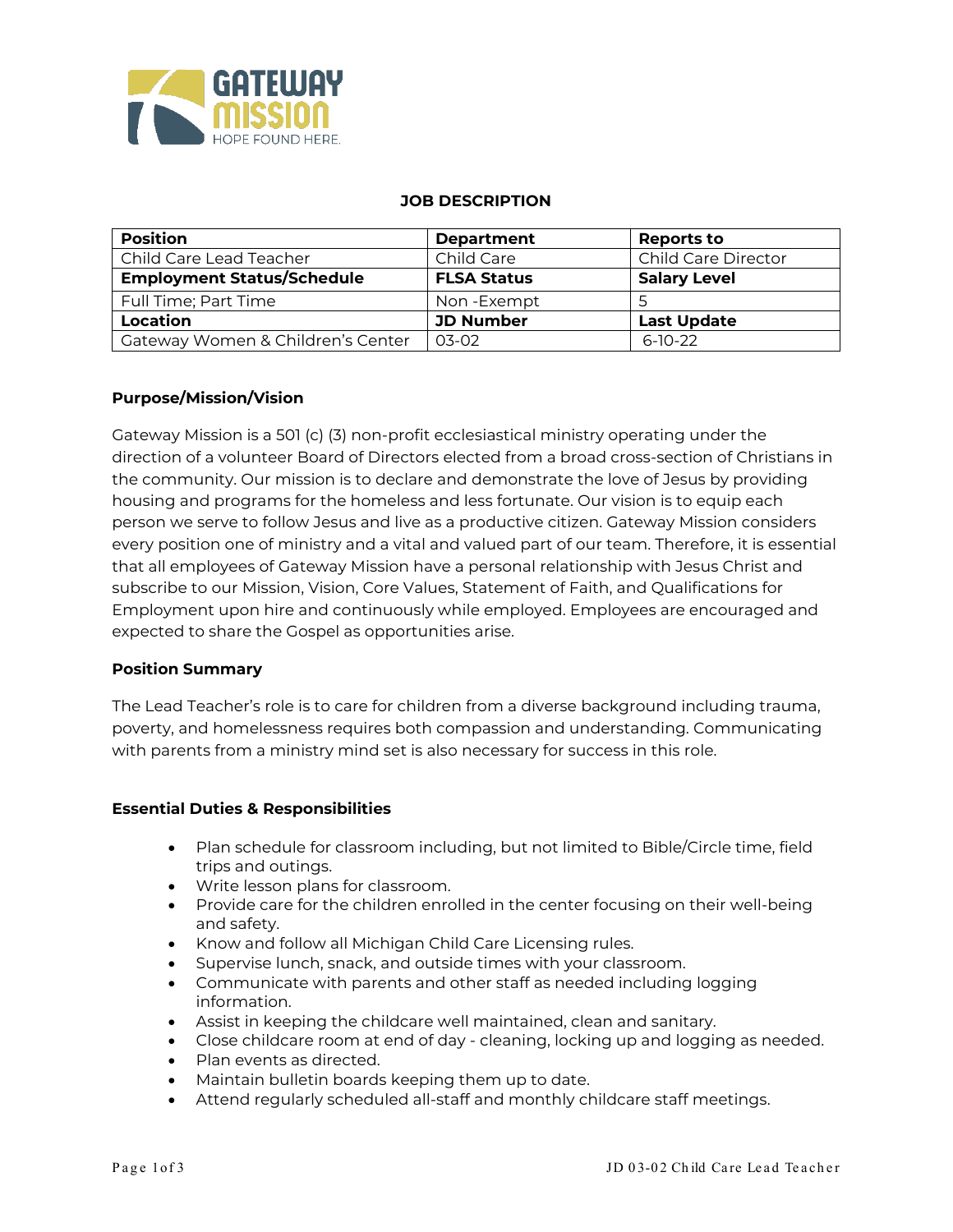# **Personal Qualifications**

- Practicing believer in the Lord Jesus Christ
- Be an active member of a local evangelical church community
- Desire to meet the physical needs and spiritual needs by sharing the good news of the Gospel

## **Education/Experience**

- CDA, Associates, or Bachelor's in Early Childhood required
- Minimum 3 semester hours, 4.5 CEUs, or 45 hours of Michigan Registry approved infant and toddler development and care practices or willing to obtain required
- Minimum 1-2 years' experience working with children required
- Experience/knowledge of homelessness culture preferred
- Experience/knowledge of what God is doing through the ministry of Rescue Missions preferred

## **Skills and Abilities**

- Strong organizational, time management, multitasking and networking skills
- Ability to communicate effectively written, verbal and electronic communication
- Ability to establish and maintain effective working relationships with guests, volunteers, staff, and the public
- Ability to engage with children and parents from a diverse background
- Ability to supervise staff and volunteers as needed
- Basic computer skills (Microsoft Office 365, Outlook, data entry)
- Ability to obtain CPR/First Aid/AED/BBP training

## **Physical Activities/Demands & Work Environment**

- Stand, sit, walk, bend, kneel, reach, and play with infants regularly
- Lift a 10 30-pound child using all safety precautions
- Manipulate, handle, feel, and control items or equipment
- Read, write, and interpret written documents
- Moderate exposure to working both outdoors and indoors, in both warm and cold temperatures. Limited environmental hazards including blood borne pathogens, air borne pathogens, bodily fluids